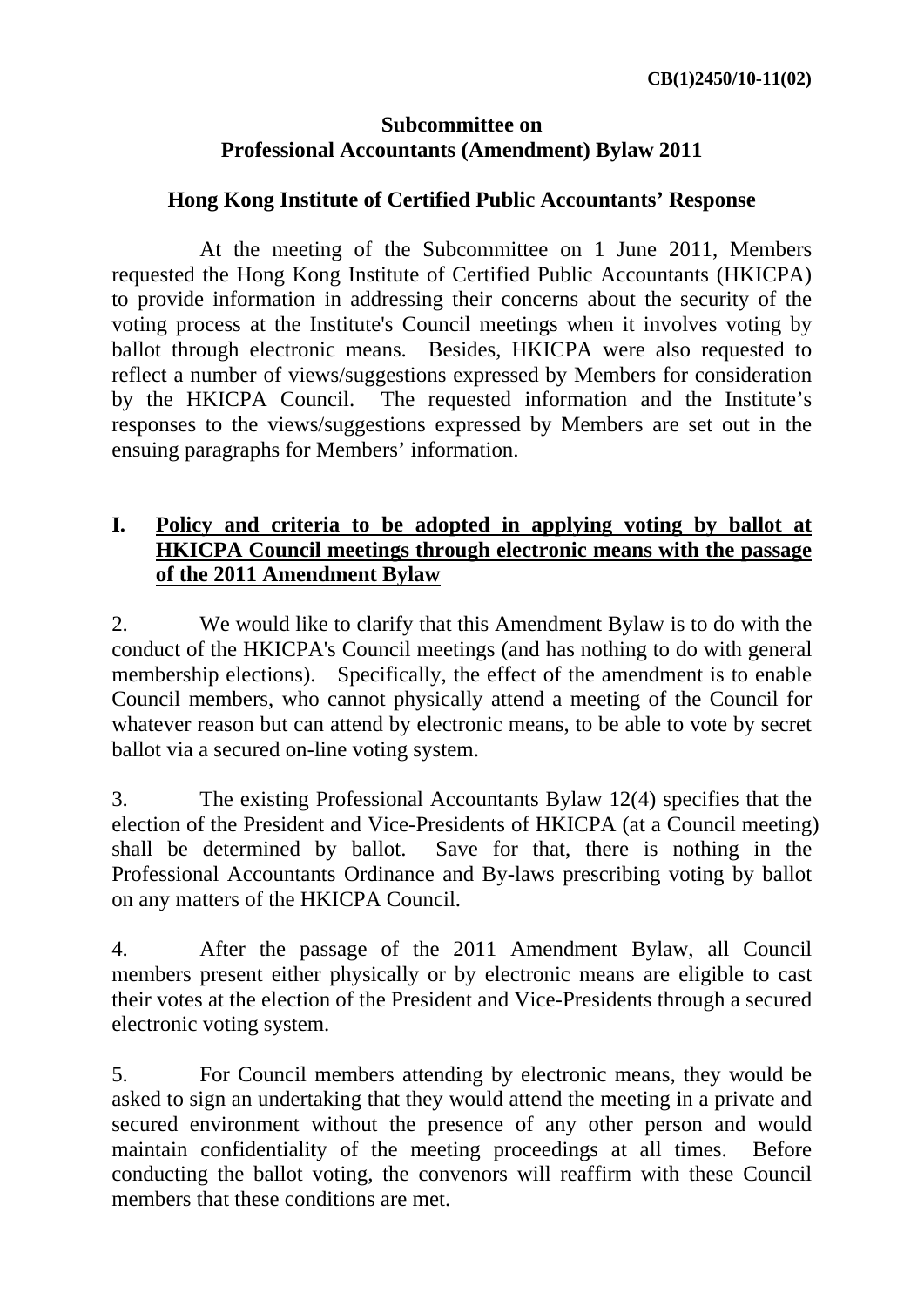## **II. The existing list of matters for the decision of HKICPA Council which allowed voting (i) by a show of hands; and (ii) by ballot**

6. As mentioned in paragraph 3, the existing Bylaw 12(4) prescribes that the election of President and Vice-Presidents shall be determined by ballot. Other than this, the only matter that Council has decided to vote by ballot in the past two years is the co-option of a Council member (up to two under the Professional Accountants Ordinance). All other matters are to be voted by a show of hands.

#### **III. Members' attendance at meetings of HKICPA Council after the 2010 Bylaw amendment in terms of (i) those "physically" present, and (ii) those participating remotely through electronic means; and how the situation compares with that before the 2010 Bylaw amendment**

- 7. Please refer to the list at Annex.
- **IV. Members' suggestion to allow interactive participation by candidates standing for the election of the President and Vice Presidents of HKICPA Council, including debate among candidates and question and answer sessions**
- **V. Members' suggestion to allow disclosure of the number of votes received by each candidate at the election of the President and Vice Presidents of HKICPA Council**

8. The HKICPA Council welcomes Subcommittee Members' views and suggestions on these matters, and will ask the HKICPA's Governance Review Task Force to consider them and make recommendation to the Council as appropriate.

## **VI. Members' suggestion to stipulate requirements for members of the HKICPA Council to use electronic means to participate at meetings and to vote on matters**

9. Under the existing Professional Accountants Bylaw 8(3), a Council member is regarded as being present at a Council meeting if he participates in a meeting by telephone, video conferencing or other electronic means and the others are able to hear him and he is able to hear the others. Given that electronic mode of presence is given equal status to physical presence under the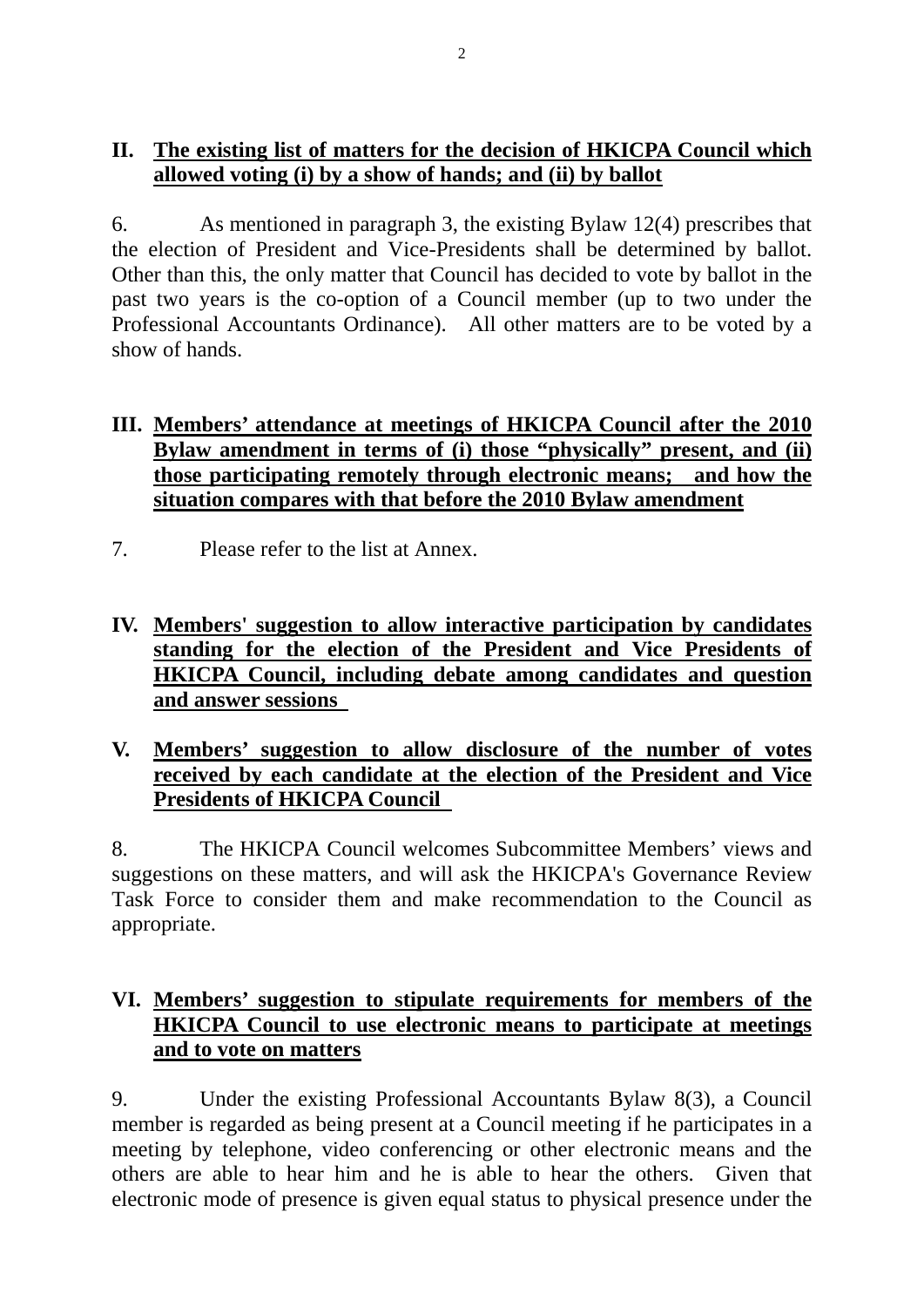law, it goes against this principle of equity if we now stipulate limits on one mode of presence as opposed to the other.

10. The Council considers that it is modern commercial practice to enable electronic participation in meetings. Having regard to the pattern of Council members' attendance at previous Council meetings, the Council does not believe that the ability to participate and vote remotely in Council meetings will in any way encourage absenteeism or give rise to the risk of vote manipulation through coercion. The Council therefore considers there is no need to limit the voting by stipulating further conditions.

11. Furthermore, the present Amendment Bylaw, which is very limited in scope and application and relating entirely to the Institute's internal process, has already gone through a proper due process of unanimous approval by the HKICPA Council as well as by HKICPA members at HKICPA's Annual General Meeting (AGM). Council members feel that unless there is a fatal flaw in the Amendment Bylaw that must necessitate some modification, or that the modification is purely textual without changing the intent of the Amendment Bylaw, it has reservation about further amending the Amendment Bylaw which has already been approved by our members.

# **VII. Members' suggestion to relax the requirement for the majority members of HKICPA Council to agree on voting by ballot**

12. It should be noted that it is already provided under Professional Accountants Bylaw 12(4) that in a contested President / Vice Presidents election, the election shall be determined by secret ballot. Therefore, the requirement for the majority members of HKICPA Council to agree on voting by ballot in the new Bylaw 8(4) only applies to matters other than the contested election of President / Vice Presidents.

13. As the HKICPA Council is of the view that secret ballot is not to be encouraged, it is the decision of the Council that secret ballot should only be used with the majority of Council members' approval.

14. It should be noted that the requirement for majority approval of the Council to adopt secret ballot as stipulated in the Amendment Bylaw was approved by both the HKICPA Council and members of HKICPA at its AGM on 17 December 2010.

Hong Kong Institute of Certified Public Accountants June 2011